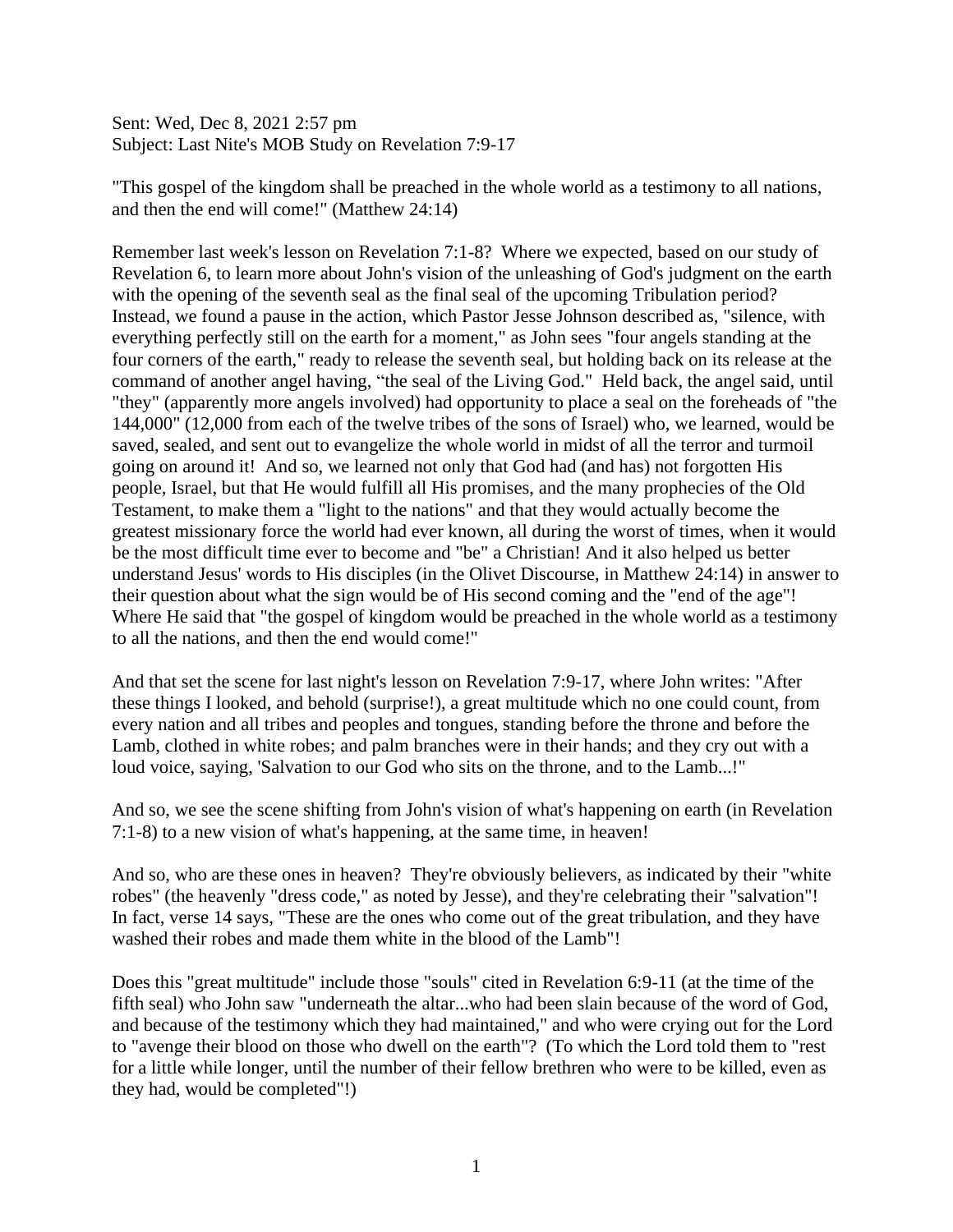Seems clear that they were part of the "great multitude" (of martyrs, and other "new" believers) which was apparently growing rapidly! In fact, the word "come" in verse 14 actually means "keep coming"! (And, as MacArthur notes, makes this ongoing transformation clearly distinct from what will occur, instantly, at the "rapture"!)

In Revelation 7:9 they're all now "standing before the throne and before the Lamb," worshipping and praising the Lord (waving palm branches) for their salvation! Which quickly "elicited" a response from "all the angels" and from the twenty-four elders and the "four living creatures" in a crescendo of praise to God! "Amen, blessing and glory and wisdom and thanksgiving and honor and power and might, be to our God forever and ever. Amen!" (A reminder of the worship and praise to the Lamb, in Revelation 5, after the opening of the scroll!)

It is interesting to see the response of the angels who "never knew" or can ever experience the salvation we as humans can experience but are apparently so fascinated by it! 1 Peter 1:12 says: "It was revealed to them (referring to the prophets of the Old Testament) that they were not serving themselves, but you, in the things (about the sufferings of Christ) which now have been announced to you through those who preached the gospel to you by the Holy Spirit sent from heaven, things into which angels long to look."

So how did those making up the "great multitude" gain the privilege of going to heaven and "standing before the throne"? Was it because of the "blood" that they (at least many of them) shed, as "martyrs for the cause"? No way! Revelation 7:14 makes it clear that it was because of the "blood of the Lamb"!

I Peter 1:18-19 say, "Knowing that you were not redeemed with perishable things like silver and gold from your futile way of life inherited from your forefathers (or by wearing white robes, or because you shed blood as a martyr), but with the precious blood, as of a Lamb unblemished and spotless, the blood of Christ!"

Revelation 7:15-17 gives some wonderful glimpses into what heaven will be like for the "saints" of God! Including the idea that "the One sitting on the throne" would "spread His tabernacle over them," a reference back to Old Testament times when God would "dwell among His people," with His glory filling the tabernacle, providing protection and comfort for His people during their wilderness wandering! And the Lamb "being their Shepherd," and guiding them to the "springs of the water of life...and wiping every tear from their eyes"! Wow!

Ezekiel 37:27 says, "My dwelling place also will be with them; and I will be their God, and they will be My people. And the nations will know that I am the Lord who sanctifies Israel, when My sanctuary is in their midst forever!"

The apostle Paul prayed (in Ephesians 1:18-19) that "the eyes of your heart may be enlightened, so that you will know what the hope of His calling is, what are the riches of the glory of His inheritance in the saints, and what are the surpassing greatness of His power toward us who believe...!"